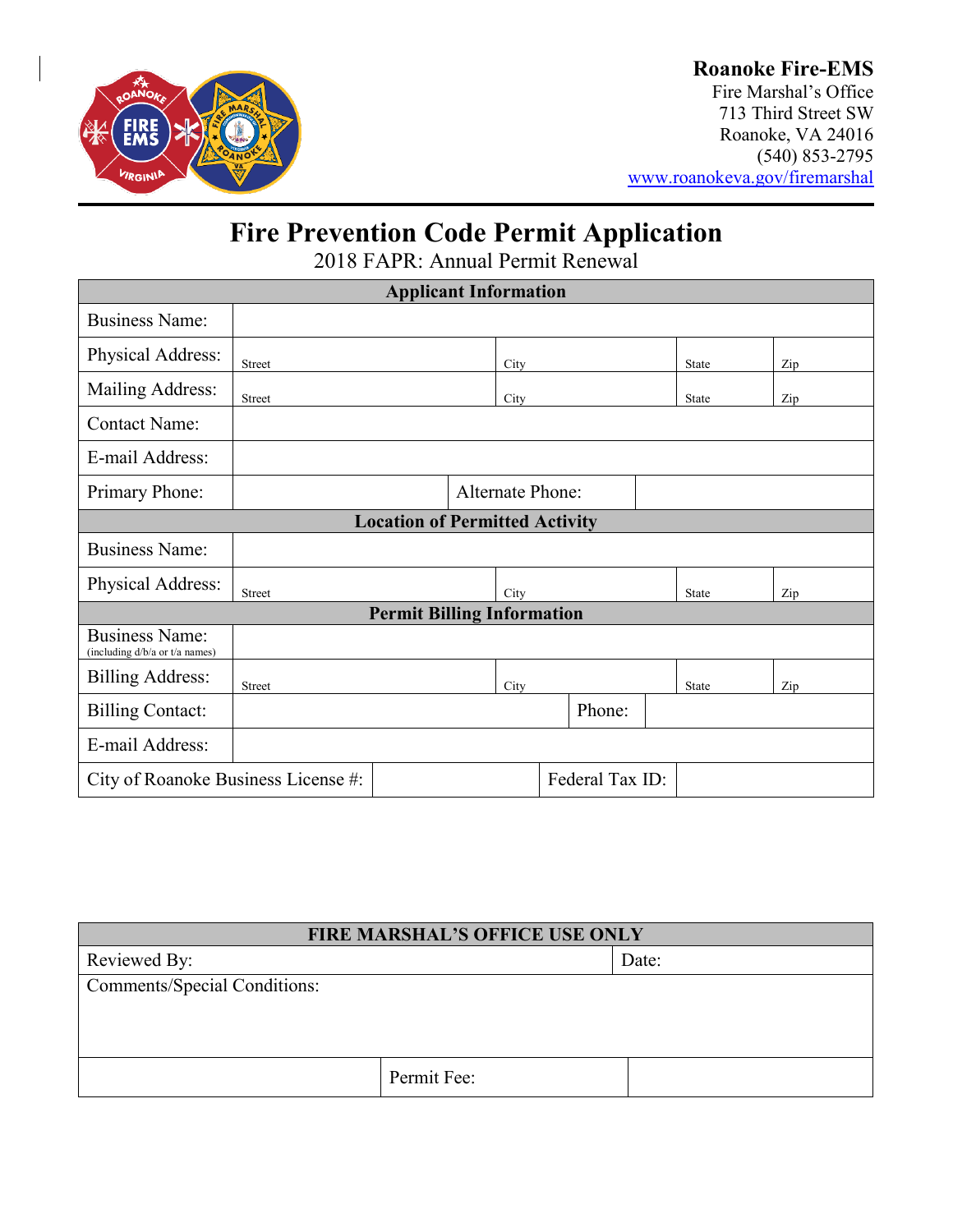#### **Permit List**

Select each permit that requires renewal. Renewal will only be granted for permits that are current or have been expired for less than ninety (90) days, or at the discretion of the Fire Marshal.

|                           |             | PERMIT TITLE                                                               | <b>FEE</b> |  |
|---------------------------|-------------|----------------------------------------------------------------------------|------------|--|
|                           | FAPS        | <b>AEROSOL PRODUCTS</b>                                                    | \$50.00    |  |
|                           | <b>FAMU</b> | <b>AMUSEMENT BUILDINGS</b>                                                 | \$50.00    |  |
|                           | <b>FAFN</b> | APPLICATION OF FLAMMABLE FINISHES                                          | \$50.00    |  |
|                           | FASE        | ASSEMBLY/EDUCATION, PLACE OF                                               | \$50.00    |  |
|                           | <b>FAVF</b> | <b>AVIATION FACILITY</b>                                                   | \$50.00    |  |
|                           | <b>FBAT</b> | <b>BATTERY SYSTEMS</b>                                                     | \$50.00    |  |
|                           | <b>FBLS</b> | <b>BLASTING SITE/JOB PERMIT</b>                                            | \$80.00    |  |
|                           | <b>FDST</b> | COMBUSTIBLE DUST-PRODUCING OPERATIONS                                      | \$50.00    |  |
|                           | <b>FFBR</b> | <b>COMBUSTIBLE FIBERS</b>                                                  | \$50.00    |  |
|                           | FGAS        | <b>COMPRESSED GAS</b>                                                      | \$50.00    |  |
|                           | <b>FCRY</b> | <b>CRYOGENIC FLUIDS</b>                                                    | \$50.00    |  |
|                           | <b>FDRY</b> | DRY CLEANING PLANTS                                                        | \$50.00    |  |
|                           | <b>FEXH</b> | <b>EXHIBITS AND TRADE SHOWS</b>                                            | \$50.00    |  |
|                           | <b>FEXP</b> | <b>EXPLOSIVES PERMIT</b>                                                   | \$80.00    |  |
|                           | <b>FFCL</b> | FLAMMABLE AND COMBUSTIBLE LIQUIDS                                          | \$50.00    |  |
|                           | <b>FFLR</b> | <b>FLOOR FINISHING</b>                                                     | \$50.00    |  |
|                           | <b>FFOG</b> | <b>** FUMIGATION/FOGGING PERMIT ** SEE NOTE 1</b>                          | \$25.00    |  |
|                           | <b>FHAZ</b> | HAZARDOUS MATERIALS                                                        | \$50.00    |  |
|                           | <b>FHPM</b> | <b>HPM FACILITIES</b>                                                      | \$50.00    |  |
|                           | <b>FHPL</b> | <b>HIGH PILE STORAGE</b>                                                   | \$50.00    |  |
|                           | <b>FHOT</b> | HOT WORK OPERATIONS                                                        | \$50.00    |  |
|                           | <b>FOVN</b> | <b>INDUSTRIAL OVENS</b>                                                    | \$50.00    |  |
|                           | <b>FVEH</b> | LIQUID OR GAS FUELED VEHICLES OR EQUIPMENT IN<br><b>ASSEMBLY BUILDINGS</b> | \$50.00    |  |
|                           | <b>FLPG</b> | <b>LP GAS</b>                                                              | \$50.00    |  |
|                           | <b>FMAG</b> | <b>MAGNESIUM</b>                                                           | \$50.00    |  |
|                           | <b>FMSC</b> | MISCELLANEOUS COMBUSTIBLE STORAGE                                          | \$50.00    |  |
|                           | <b>FORG</b> | ORGANIC COATINGS                                                           | \$50.00    |  |
|                           | <b>FHYD</b> | PRIVATE FIRE HYDRANTS                                                      | \$50.00    |  |
|                           | <b>FPYP</b> | PYROXYLIN PLASTICS                                                         | \$50.00    |  |
|                           | <b>FRFG</b> | REFRIGERATION EQUIPMENT                                                    | \$50.00    |  |
|                           | <b>FRSS</b> | <b>** REPAIR GARAGES AND SERVICE STATIONS ** SEE NOTE 2</b>                | \$50.00    |  |
|                           | <b>FTRS</b> | STORAGE OF SCRAP TIRES/TIRE BYPRODUCTS                                     | \$50.00    |  |
|                           | <b>FTRR</b> | TIRE REBUILDING PLANTS                                                     | \$50.00    |  |
|                           | <b>FWST</b> | <b>WASTE HANDLING</b>                                                      | \$50.00    |  |
| <b>Total Renewal Fee:</b> |             |                                                                            |            |  |